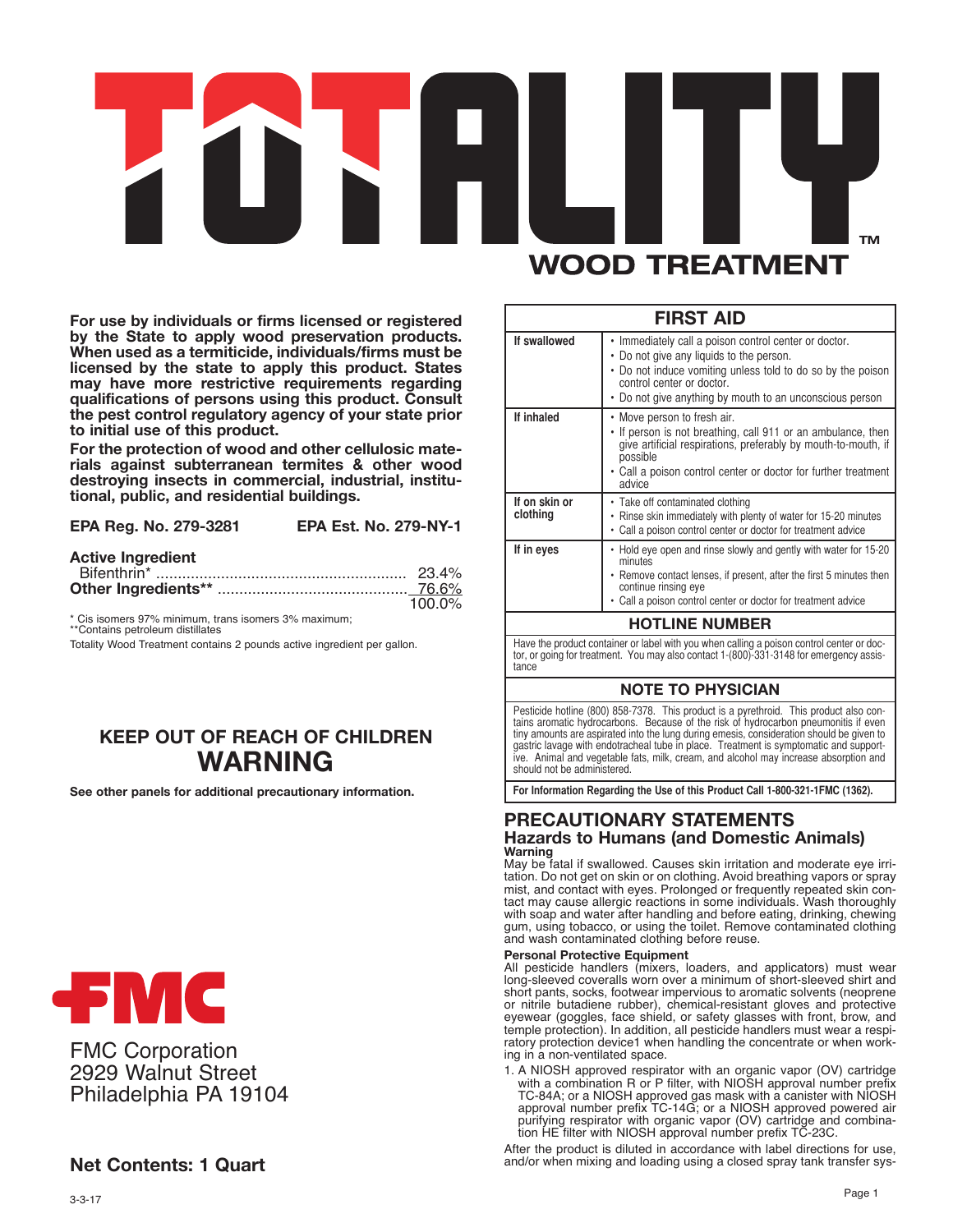tem, or an in-line injector system shirt, pants, socks, shoes and waterproof gloves are sufficient. Wood can be safely handled without the use of protective equipment once dry. In addition, all pesticide handlers must wear a respiratory protection device and protective eyeware when working in a non-ventilated space.

Individuals entering treatment vessels and related equipment that are contaminated with the wood treatment solution must wear protective clothing as indicated above. OSHA confined space entry procedures must be followed. Protective clothing must be changed when it shows of contamination.

# **Environmental Hazards**

This pesticide is extremely toxic to fish and aquatic invertebrates.

To protect the environment, do not allow pesticide to enter or run off into storm drains, drainage ditches, gutters or surface waters. Applying this product in calm weather when rain is not predicted for the next 24 hours will help to ensure that wind or rain does not blow or wash pesticide off the treatment area. Rinsing application equipment over the treated area will help avoid run off to water bodies or drainage systems.

Do not discharge effluent containing this product into lakes, streams, ponds, estuaries, oceans or other water unless in accordance with the requirements of the National Pollutant Discharge Elimination System (NPDES) permit and the permitting authority has been notified in writing prior to discharge. Do not discharge effluent containing this product to sewer systems without previously notifying the local sewage treatment plant authority. For guidance, contact your State Water Board or Regional Office of the EPA.

# **Physical/Chemical Hazards**

Do not use or store near heat or open flame. Do not apply water-based dilutions of **Totality Wood Treatment** to electrical conduits, motor housings, junction boxes, switch boxes or other **electrical equipment because of possible shock hazard.**

# **DIRECTIONS FOR USE**

It is a violation of federal law to use this product in a manner inconsistent with its labeling.

This product is not a soil termiticide. Do not use to directly treat soil. Prior to using this product, consult with your state regulatory agency to see if they require additional qualifications for the person applying this product.

Do not use for new construction treatments if the total linear footage of the cellulosic base plates is less than 60% of the total linear footage of all base plates to include exterior and interior walls. In new construction with 60% or more lineal footage of base plates, but without continuous wood on every exterior wall, Totality Wood Treatment must be applied to all other exterior construction materials, including brick or block, to a height of 2 feet and extended out onto the slab at a minimum of 2 inches to a maximum of 8 inches.

Where a soil treatment/barrier termiticide has been applied and/or termite bait system installed, this product may be applied as an additional treatment to protect wood from subterranean termites.

#### **Use Directions for Multi-Dose Container**

- 1. Remove the measuring chamber cap and induction seal. Replace the cap and securely tighten. Tip container until liquid fills measuring chamber.
- 2. Return container to level position. No adjustment is needed.
- 3. Remove measuring chamber cap and dispense into proper application equipment.

For multiple dose measuring: Remove fill chamber cap and dispense according to markings on side of bottle.

## **Dilution & Mixing Instructions**

#### **Mixing**

**For Preventative Wood Protection Applications and Applications to Control Existing Infestations of Wood-in-Place**

Dilute Totality Wood Treatment in the following manner: Fill spray tank 1/4 to 1/3 full with water. Add amount of Totality Wood Treatment as indicated in the instructions for the appropriate application method. Shake and agitate small volume sprayers once filled. For larger spray units start pump to begin by-pass agitation and place end of treating tool in tank to allow circulation through hose. Add remaining amount of water. Let pump run and allow recirculation through the hose for 2 to 3 minutes. Totality Wood Treatment may also be mixed into full tanks of water, but requires agitation to insure uniformity of the emulsion.

#### **For Industrial Wood Treatment**

Add the required quantity of Totality Wood Treatment to a diluent in the holding tank, or glue mixer and mix thoroughly according to the table listed below. Maintain agitation during both mixing and application.

#### **Tank Mixing**

Totality Wood Treatment can be tank mixed with other pesticide products as necessary and in accordance with the more restrictive of label limitations and precautions. No label dosage rates should be exceeded. This product cannot be mixed with any product containing a label prohibition against such mixing. The physical compatibility of Totality Wood Treatment may vary with different sources of pesticide products, and local cultural practices. Any tank mixture which has not been previously tested should be prepared on a small scale (pint or quart jar), using the proper proportions of chemicals and water to ensure the physical compatibility of the mixture.

# **STORAGE AND DISPOSAL Pesticide Storage**

Do not contaminate water, food or feed by storage or disposal. If crystals are observed, warm material to above 60°F by placing container in warm location.

Shake or roll container periodically to redissolve solids. Do not use external source of heat for warming container.

Keep out of reach of children and animals. Store in original containers only. Store in a cool, dry place and avoid excess heat. Carefully open containers. After partial use, replace lids and close tightly. Do not put concentrate or dilute material into food or drink containers. Do not contaminate other pesticides, fertilizers, water, food, or feed by storage or disposal.

#### **In case of spill, avoid contact, isolate area and keep out animals and unprotected persons. Confine spills, Call CHEMTREC (Transportation and Spills): (800) 424-9300.**

**To confine spill:** if liquid, dike surrounding area or absorb with sand, cat litter, commercial clay, or gel absorbent. If dry material, cover to prevent dispersal. Place damaged package in a holding container. Identify contents.

#### **Pesticide Disposal**

Pesticide wastes are toxic. Improper disposal of excess pesticide, spray mixture, or rinsate is a violation of Federal Law. If these wastes cannot be disposed of by use according to label instructions, contact your State Pesticide or Environmental Control Agency, or the Hazardous Waste representative at the nearest EPA regional Office for guidance.

## **Container Handling**

**Plastic Container: Non-refillable container.** Do not reuse or refill this container. Triple rinse as follows: Empty the contents into application equipment or a mix tank and drain for 10 seconds after flow begins to drip. Fill container ¼ full with water and recap. Shake for 10 seconds. Pour rinsate into application equipment or mix tank or store rinsate for later use or disposal. Drain for 10 seconds after the flow begins to drip. Repeat this procedure two more times. Then offer for recycling, if available, or reconditioning, if appropriate, or puncture and dispose of in a sanitary landfill, or incineration.

**Returnable/Refillable Containers:** Refill this container with pesticide only. Do not reuse this container for any other purpose. Do not rinse container. Do not empty remaining formulated product. Do not break seals. Return intact to point of purchase. Cleaning the container before final disposal is the responsibility of the person disposing of the container. Cleaning before refilling is the responsibility of the refiller.

## **Preventative Wood Protection Applications**

## **Product Instructions**

Totality Wood Treatment forms a repellent barrier that protects wood and other cellulosic materials via spraying, brushing, and foaming applications.

The application of Totality Wood Treatment to both wood and wood based products as specified in the application instructions will protect treated products from damage by drywood and subterranean termites (including Formosan termites), carpenter ants, ambrosia beetles, powder-post beetles, false powder-post beetles, deathwatch beetles, and old-house borers. Complete coverage of wood is essential for optimal protection from wood-destroying insects.

Totality Wood Treatment is intended to be applied only to bare wood, plywood, particle board or other celluloseic building materials in the absence of paint, stains or sealers (such materials will prevent Totality Wood Treatment from properly adhering to cellulose surfaces.

In areas where soil pretreatment is required by law, Totality Wood Treatment may be applied as a supplemental treatment to protect wood from subterranean termites and other listed wood-destroying insects.

In the state of Louisiana, use of Totality Wood Treatment must adhere to the applicable standards and specifications as listed in the Louisiana Administrative Code, Title 7, Part XXV, "Structural Pest Control". Use of Totality Wood Treatment as a termiticide during any stage of construction shall be considered a pre-construction treatment. Additionally, use of Totality Wood Treatment in Louisiana must adhere to the standards and specifications listed in §141, Part M, "Requirements for Borates Pre-Construction Treatment". The word 'borate' is interchangeable for 'Totality Wood Treatment' in the instructions in this section.

#### **Amount of Totality Wood Treatment to premix with water**

For small volume mixtures using a handheld compressed air or backpack sprayer.

Where visible indication of application is needed or desired, include an appropriately labeled dye in the tank mix when preparing solution.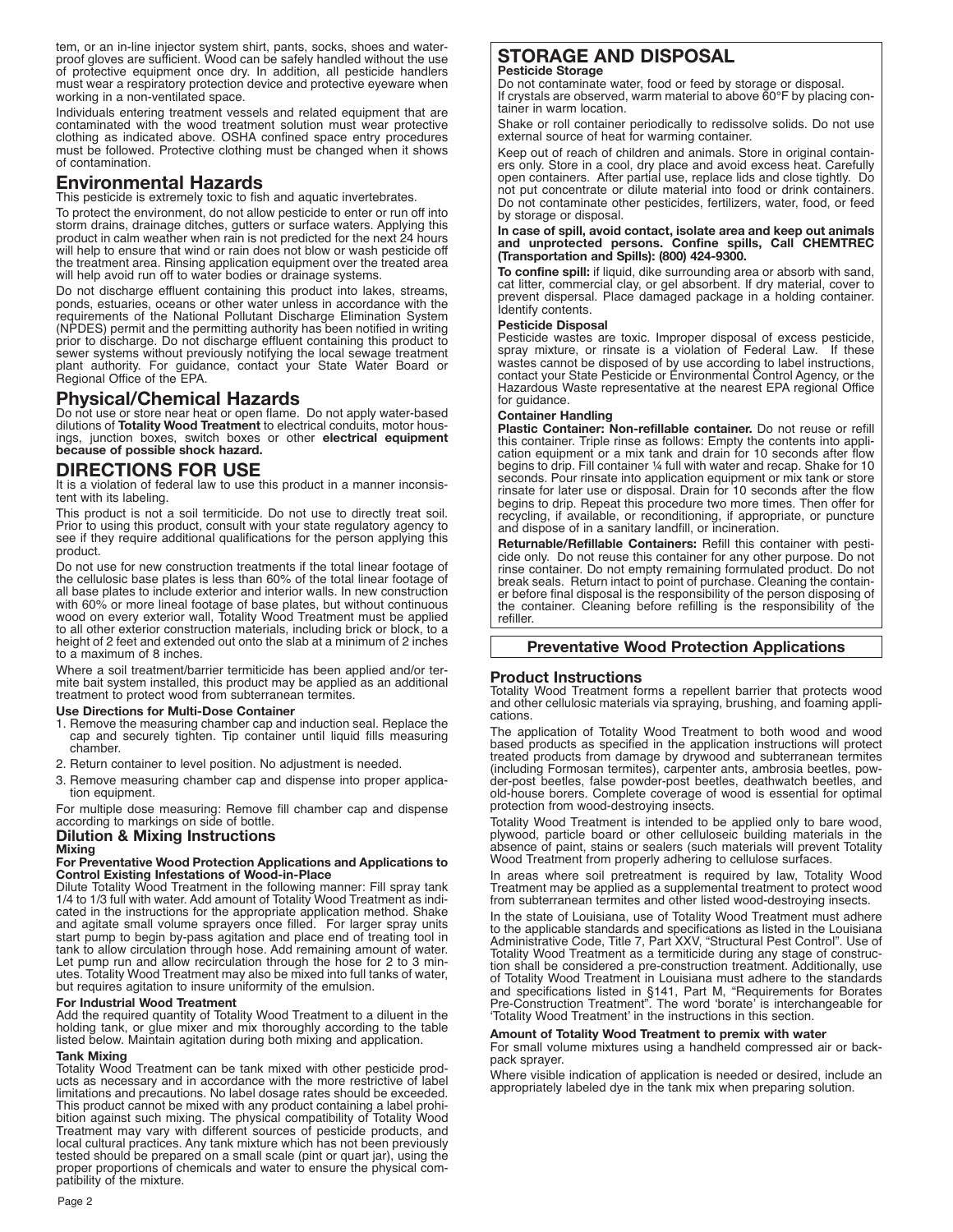|                                               | <b>Final Tank Volume</b> |               |             |              |
|-----------------------------------------------|--------------------------|---------------|-------------|--------------|
| <b>Solution</b><br>Concentration<br>$(w/w\%)$ | 1 gal Water              | 2.5 gal Water | 5 gal Water | 10 gal Water |
| 0.6%                                          | $3.2 f$ l oz             | 8.0 fl oz     | $16f$ loz   | 32 fl oz     |

#### **Wood Preparation**

For best results, apply Totality Wood Treatment solution to dry wood. Wood absorbency of Totality Wood Treatment solution will vary depending on the wood species, relative moisture and degree of sapwood in the wood being treated. Where control of rotting or staining organisms is desired, an appropriate fungicide will need to be added to the treatment solution or applied separately.

Milling or cutting wood may expose untreated wood to insect attack. Any cuts made to treated wood will expose untreated wood and must be carefully treated. Cut ends need to be treated with a brush or spray application.

Prior to applying Totality Wood Treatment, carefully clean and clear the area to be treated of any sawdust, debris, or cellulose material that may inhibit Totality Wood Treatment application to target surfaces.

#### **Application Instructions**

It is essential that surfaces of lumber or other cellulosic materials that are susceptible to wood-destroying insect attack be treated. **Note:** Wood treated with this product is not to be used in water immersion applications. Do not treat wood that will come in contact with raw agricultural commodities, food, feed or bodies of water.

For best results, apply Totality Wood Treatment to wood or other cellulosic materials during the dried-in stage of construction. Apply when access to wooden or cellulosic components is optimized and when no further framing modifications, cuts, notches, or access holes (for plumbing, ventilation, electrical etc.) will be made, such as after final framing inspection.Treating prior to the installation of other construction components that may hinder proper treatment (insulation, electrical, heating and cooling systems, exterior wraps, etc.) will help ensure more complete protection.

If using a surface application method for Totality Wood Treatment, Totality Wood Treatment must be applied at a minimum rate of 3.2 oz per 1 gallon of water (0.6% solution). Apply one coat of diluted Totality Wood Treatment solution up to the point of runoff by brush, spray or foam application. Full absorption of the 0.6% sprayed solution will vary on the wood species, relative moisture, and degree of sapwood in the wood being treated. At the level of surface saturation, a 0.6% dilution applied via surface application provides the optimal level of protection for treated wood.

Treat all wood in direct contact with foundations, interior and exterior wall sill plates, wood or cellulosic sheathing, floor joists, and sub-flooring. Additionally, all wood within two feet of any potential access point by termites must be treated by applying an uninterrupted band of at least 24 inches wide from any potential access points including concrete, block or brick walls and floor exposed to soil including wood exposed to vertical access from the soil, to include sills, plates, floor joists, piers, girders, subfloors, exterior wall plywood or oriented strand board (OSB), wooden shingles, decking and garage framing.

Additionally, all building materials containing cellulose and wood materials as well as the floor upon which it is attached must be treated in a two foot band. Within that area, concentrate treatments in areas susceptible to termite attack including sill plates, floor plates, floor joists, piers, beams and subfloors. Pay close attention to each joint. Treat all wood in plumbing walls and apply to any wood in bath traps as well as wood adjacent to pipes, electrical conduits and duct penetrations in order to provide a minimum 24 inch wide band of treatment.

For buildings constructed on slabs, treat all wood and cellulosic components in contact with the slab, including all interior and exterior wall studs and sheathing materials. Apply the Totality Wood Treatment solution to all base sill plates, as well as the bottom 24 inches of all vertical studs and cellulose siding on each exterior wall and interior walls that rest on a slab as well as exposed cellulose floor boards along edge of foundation or support piers.

# **Applications to Control Existing Infestations of Wood-in-Place**

#### **Product Instructions**

Totality Wood Treatment will control existing infestations of drywood and subterranean termites (including Formosan termites), carpenter ants, carpenter bees, powder-post beetles, false powder-post beetles, deathwatch beetles, and old-house borers in wood-in-place.

**Note:** This type of application is not intended to be a substitute for soil treatment, mechanical alteration or fumigation. A spray concentration of 0.06% (as listed in the dilution chart below) has not been shown to provide long-term structural protection.

#### **Attention Use Restrictions**

Do not apply to pets, crops, or sources of electricity. Firewood is not to be treated. Use only in well ventilated areas.

During any application to overhead interior areas of structure, cover surfaces below with plastic sheeting or similar material.

Do not allow spray to contact food, foodstuffs, food contacting surfaces, food utensils or water supplies.

Thoroughly wash dishes and food handling utensils with soap and water if they become contaminated by application of this product.

Do not treat areas where food is exposed.

During indoor surface applications do not allow dripping or run-off to occur.

Do not apply this pesticide in livestock buildings (barns).

Do not apply a broadcast application to interior surfaces of homes.

Not for use in Federally inspected meat and poultry plants.

**Important:** Do not apply emulsion until location of heat pipes, ducts, water and sewer lines and electrical conduits are known and identified. Caution must be taken to avoid puncturing and injection into these structural elements. Do not apply into electrical fixtures, switches, or sockets.

#### **Amount of Totality Wood Treatment to premix with water**

Where indication of proper application is needed or desired, include an appropriately labeled dye in the tank mix when preparing solution.

| <b>Amount of Totality Wood Treatment</b><br>(Gallons except where noted) |                                                                                                |                                                                                   |                                                |
|--------------------------------------------------------------------------|------------------------------------------------------------------------------------------------|-----------------------------------------------------------------------------------|------------------------------------------------|
| Emulsion<br>Concentration                                                | <b>Amount of Totality</b><br><b>Wood Treatment</b>                                             | Amount<br>of Water                                                                | <b>Desired Gallons</b><br>of Finished Emulsion |
| 0.06%                                                                    | 0.32 oz<br>1.6 oz<br>3.2 oz.<br>8 oz.<br>$0.5$ at.<br>$0.75$ at.<br>1 qt<br>$1.5$ at.<br>2 qt. | 127.68 oz.<br>4.99<br>9.98<br>24.94<br>49.88<br>74.81<br>99.75<br>149.62<br>199.5 | 25<br>50<br>75<br>100<br>150<br>200            |

#### **Foam Applications**

Totality Wood Treatment emulsion may be converted to a foam with expansion characteristics from 2 to 40 times. The emulsion may be converted to a foam and the foam used to control or prevent termite infestations.

Foam applications are generally a good supplement to liquid treatments, but may also be used alone. Foam applications can be used to treat areas where a spray would be difficult to apply, such as behind veneers, piers, chimney bases, into rubble foundations, into block voids or structural voids, under slabs, stoops, porches and other similar voids.

Foam and liquid application must be consistent with volume and active ingredient instructions in order to insure proper application has been made. The volume and amount of active ingredient are essential to an effective treatment. At least 75% of the labeled liquid emulsion volume of product must be applied, with the remaining percent delivered to appropriate areas using foam application. Refer to label and use recommendations of the foam manufacturer and the foaming equipment manufacturer.

Foam applications are generally a good supplement to liquid treatments in difficult areas, but may be used alone in difficult spots.

#### **Application Instructions**

Apply a 0.06% emulsion to voids and galleries in damaged wood and in spaces between wooden members of a structure and between wood and foundations where wood is vulnerable. Paint on, injection, foam, or fan spray applications may also be used. Plastic sheeting must be placed immediately below interior overhead areas that are spot treated except for soil surfaces in crawl spaces. Application may be made to inaccessible areas by drilling, and then injecting emulsion with a crack and crevice injector into the damaged wood or void spaces.

Termite carton nests in building voids may be injected with a 0.06% emulsion. Multiple injection points to varying depths may be necessary. It is desirable to physically remove carton nest material from building voids when such nests are found.

In the home, all food processing surfaces and utensils in the treatment area must be covered during treatment or thoroughly washed before reuse. Remove pets, birds, and cover aquariums before spraying. Do not permit humans or pets to contact treated surfaces until the spray has dried.

During any overhead applications to overhead interior areas of structures, cover surfaces below with plastic sheeting or similar materials.

Wear protective clothing, unvented goggles, gloves and respirator when applying to overhead areas or in poorly ventilated areas. Avoid touching sprayed surfaces until spray has completely dried.

Do not use in food/feed areas of food/feed handling establishments, restaurants or other areas where food/feed is commercially prepared or processed. Do not use in serving areas while food is exposed or facility is in operation. Serving areas are areas where prepared foods are served such as dining rooms but excluding areas where food may be prepared or held.

In the home, cover all food handling surfaces and cover or remove all food and cooking utensils, or wash thoroughly after treatment. Non-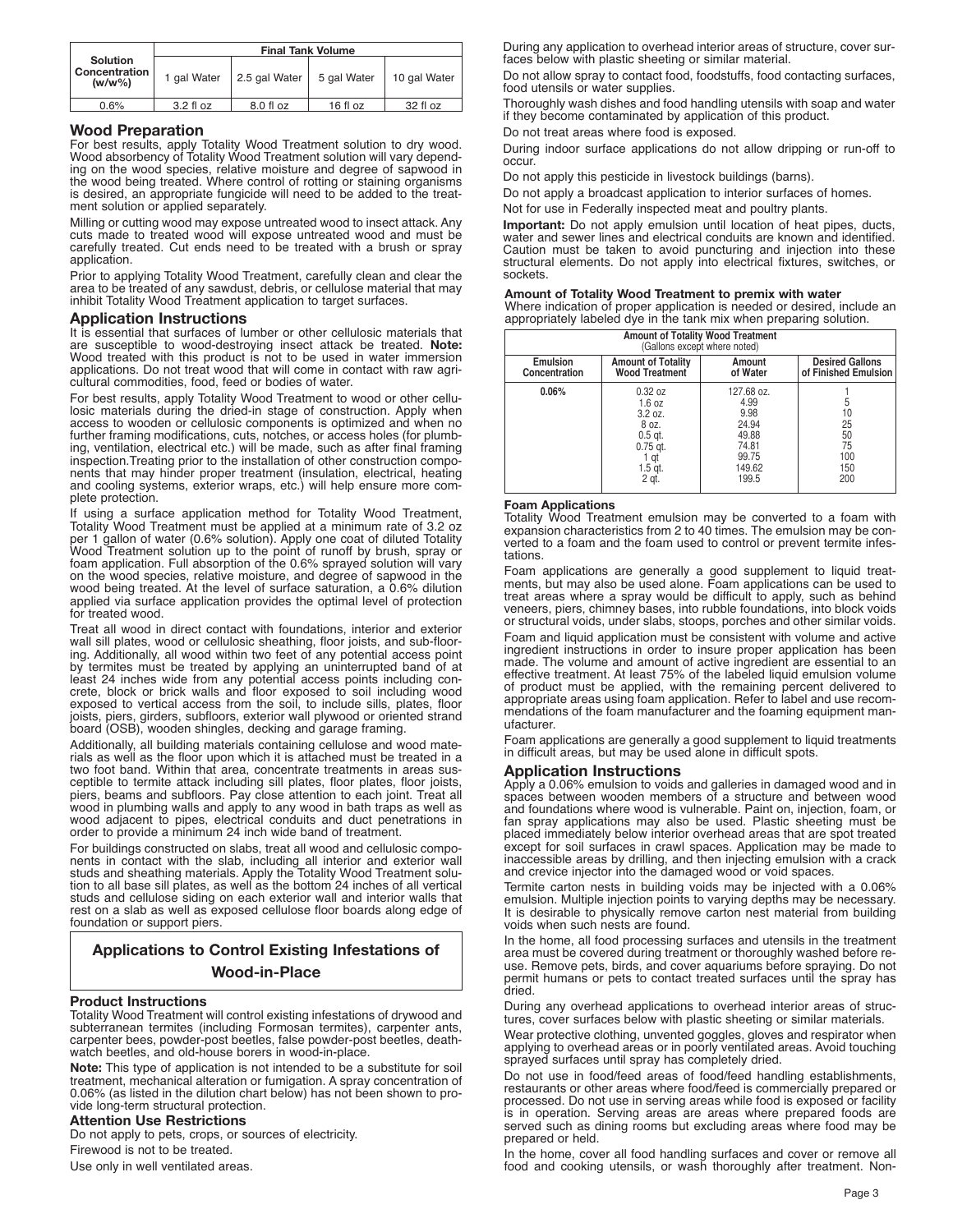food/feed areas of food/feed areas are areas such as garbage rooms, lavatories, floor drains (to sewers) entries and vestibules, offices, locker rooms, machine rooms, boiler rooms, garages, mop closets and storage (after bottling or canning).

# **Industrial Wood Treatment**

#### **Product Instructions**

Totality Wood Treatment is a dual emulsifiable concentrate that may be diluted with either water or diluents commonly used in wood preservation including white spirits. Totality Wood Treatment can be used to treat wood to be used in areas where protection from weather exists, including lumber and engineered woods, including for use in framing lumber, sillplates, millwork, pallets, wooden containers, and processed wood products. The application of Totality Wood Treatment to both timber and timber based products as specified in the directions for use table will protect treated products from termites, carpenter ants, powder-post beetles, false powder-post beetles, deathwatch beetles, and old-house borers. Totality Wood Treatment is intended for use in commercial manufacturing or industrial wood processing or assembly plants only, and may be used in dipping, brushing, spraying, glueline or pressure treatments. For longer control, apply by pressure treatment.

Complete coverage of wood is essential for optimal insect control. In applications by surface treatment including dipping, spraying, or brushing, milling or cutting may expose untreated wood for insect attack. Cut ends need to be treated with brush application. Where control of rotting or staining organisms is desired, an appropriate fungicide will need to be added to the treatment solution or applied separately.

#### **Amount of Totality Wood Treatment to premix with water** For large volume mixtures including when using a power sprayer.

Where indication of proper application is needed or desired, include an appropriately labeled dye in the tank mix when preparing solution.

| <b>Desired Gallons of Finished</b>  | Amount of Totality Wood Treatment (Emulsion Concentration %)  |                                                                       |                                                                                |  |
|-------------------------------------|---------------------------------------------------------------|-----------------------------------------------------------------------|--------------------------------------------------------------------------------|--|
| Spray                               | 0.01%                                                         | 0.06%                                                                 | 0.12%                                                                          |  |
| 25<br>50<br>75<br>100<br>150<br>200 | 1.3 oz.<br>2.6 oz.<br>3.9 oz.<br>5.2 oz<br>7.8 oz<br>10.4 oz. | 8 oz.<br>$0.5$ at.<br>$0.75$ at.<br>$1.0$ at.<br>$1.5$ at.<br>2.0 gt. | 0.5 <sub>qt</sub><br>$1.0$ at.<br>$1.5$ at.<br>2.0 gt.<br>$3.0$ at.<br>4.0 gt. |  |

#### **Wood Preparation**

For best results, apply Totality Wood Treatment solution to dry wood. Wood absorbency of Totality Wood Treatment solution will vary depending on the wood species, relative moisture and degree of sapwood in the wood being treated. Where control of rotting or staining organisms is desired, an appropriate fungicide will need to be added to the treatment solution or applied separately.

Milling or Cutting lumber may expose untreated wood to insect attack. Any cuts made to treated wood will expose untreated wood and must be carefully treated. Cut ends need to be treated with a brush or spray application.

#### **Application Directions**

To control wood infesting insects treat wood with appropriate dilution of bifenthrin in treatment solution, up to 0.12%. Monitoring of the treating solution may be necessary to ensure that the desired level of bifenthrin is maintained, particularly where the treating solution may be used for an extended period of time.

#### **Dip Treatment**

Wood infesting insects can be controlled in wood products (including freshly cut timber), wooden containers, millwork, pallets, and processed wood products by dipping. Using solution concentration rates of up to 0.06% bifenthrin, final residue levels must be greater than or equal to 50 mg bifenthrin/square meter. The wood must be totally submerged in the dilution until thoroughly wet (minimum 3 minutes) and then allowed to dry in a suitable location. Dipping solutions must be agitated if left unused for a period of time (i.e. overnight). For optimal performance and economy avoid heavy buildup of wood debris in dip tanks as bifenthrin may bind to the debris and thus reduce the strength of the dilution.

#### **Spray Treatment and Brush Treatment**

Wood infesting insects can be controlled in wood products (including freshly cut timber), wooden containers, millwork, pallets, and processed wood products by spraying or brushing. Using solution concentration rates of up to 0.06% bifenthrin, final wood residue levels must be greater than or equal to 50 mg bifenthrin/square meter. The wood must be sprayed or brushed thoroughly, including backs and ends, with the treatment mixture. Apply to surfaces, voids, and channels where insects may be located. When spraying, use a sprayer capable of delivering a coarse, low-pressure (about 20 psig) spray. On logs, ensure thorough bark coverage as untreated areas are subject to insect attack. When treating processed wood products, Totality Wood Treatment may be sprayed onto wood chips or mixed with a compatible adhesive (including spraying, rolling, or blending). Test compatibility and application on a small scale before full-scale production.

#### **Pressure Treatment**

For maximum, long-term control of wood infesting insects in products (including framing lumber and sillplates), wooden containers, millwork, pallets, processed wood products, apply Totality Wood Treatment by pressure treatment. Treat to attain a final wood residue of greater than or equal to 64 g bifenthrin/cubic meter. Totality Wood Treatment can be used in combination with other treatment solutions including disodium octoborate tetrahydrate (DOT) where compatibility is the responsibility of the formulator.

#### **Glueline Treatment**

Engineered products including composite paneling, OSB, plywood, and glue-laminated beams (glulam) can be treated by mixing in the appropriate amount of Totality Wood Treatment when preparing the glue resin mix to obtain a final wood residue level of greater than or equal to 20 g bifenthrin/square meter. Mode of treatment and determination of compatibility with resin and composite manufacturing method is the responsibility of the formulator.

# **Treatment for Unexposed Wood**

Totality Wood Treatment can be used for applications where the treated wood is either unexposed to weather, including in millwork, sillplates, framing lumber, composite paneling and engineered floor joists, gluelaminated (glulam) beams Mode of treatment and determination of compatibility with resin and composite manufacturing method is the responsibility of the formulator.

**Note:** Wood treated with this product is only for above ground uses and is not to be used in water immersion applications. Do not treat wood that will come in contact with raw agricultural commodities, food, feed or water.

| water.                                                                                                                                                       |                                            |                                                 |                                                                                                                                                                                                                                                        |
|--------------------------------------------------------------------------------------------------------------------------------------------------------------|--------------------------------------------|-------------------------------------------------|--------------------------------------------------------------------------------------------------------------------------------------------------------------------------------------------------------------------------------------------------------|
| <b>Target Use</b>                                                                                                                                            | Pest                                       | Rate                                            | <b>Comments</b>                                                                                                                                                                                                                                        |
| Sawn and round   Powderpost<br>timbers for treat- Beetles<br>ment by vacuum<br>or vacuum pres-<br>sure impregna-<br>tion for use in<br>Hazard<br>Class<br>H1 |                                            | 0.5 oz/100 lb<br>timber                         | 1. Calculate the uptake of<br>suitable diluent (e.g. organic<br>solvents, water, or water<br>repellent) per 100 lb of tim-<br>ber.<br>2. Add<br>the<br>appropriate<br>amount of Totality Wood<br>Treatment to the diluent to<br>achieve<br>recommended |
|                                                                                                                                                              |                                            |                                                 | loadings.<br>3. Apply to timber through<br>vacuum or vacuum-pres-<br>sure treatment to ensure<br>with AWPA<br>compliance<br>standards<br>4. The minimum individual                                                                                     |
|                                                                                                                                                              |                                            |                                                 | retention<br>0.0018%<br>is<br>mass/mass                                                                                                                                                                                                                |
| Sawn and round All termites<br>timbers for treat- (including<br>ment by vacuum Coptotermes<br>or vacuum pres- (formosanus)<br>sure impregna-                 |                                            | 1.7 oz/100 lb<br>timber                         | 1. Calculate the uptake of<br>suitable diluent (e.g. organic<br>solvents, water, or water<br>repellent) per 100 lb of tim-<br>ber.                                                                                                                     |
| tion for use in<br>Hazard<br>Class<br>Н2                                                                                                                     |                                            |                                                 | 2. Add<br>the<br>appropriate<br>amount of Totality Wood<br>Treatment to the diluent to<br>achieve<br>recommended<br>loadings.                                                                                                                          |
|                                                                                                                                                              |                                            |                                                 | 3. Apply to timber through<br>vacuum or vacuum-pres-<br>sure treatment to ensure<br>compliance<br>with<br>AWPAI<br>standards                                                                                                                           |
|                                                                                                                                                              |                                            |                                                 | 4. The minimum individual<br>retention<br>is<br>0.0024%<br>mass/mass                                                                                                                                                                                   |
| Framing timbers All termites<br>tor<br>spray<br>tion or dipping in formosanus)                                                                               | surface (including<br>applica- Coptotermes | 0.2 $oz/100$ ft <sup>2</sup> of<br>surface area | 1. Calculate the uptake of<br>suitable diluent (e.g organic<br>solvents, water, or water<br>repellent) per ft <sup>3</sup> of timber.                                                                                                                  |
| Class<br>Hazard<br>Н2<br>with<br>no<br>exposure<br>to                                                                                                        |                                            |                                                 | 2. Calculate<br>the<br>surface<br>area of 1 ft <sup>3</sup> of product to<br>treat                                                                                                                                                                     |
| sunlight                                                                                                                                                     |                                            |                                                 | 3. Add the appropriate<br>amount of Totality Wood<br>Treatment to the diluent to<br>achieve<br>recommended<br>loadings.                                                                                                                                |
|                                                                                                                                                              |                                            |                                                 | 4. Apply to timber through<br>spray system or by dipping<br>to ensure recommended<br>rates                                                                                                                                                             |
|                                                                                                                                                              |                                            |                                                 | 5. The minimum individual<br>piece retention is 1.7 g/100<br>ft <sup>3</sup>                                                                                                                                                                           |
| Processing<br>manufacture of (including                                                                                                                      | & All termites                             | 10 oz/100 ft <sup>3</sup><br>dry veneer         | 1. Calculate the uptake of<br>solution by veneers.                                                                                                                                                                                                     |
| softwood ply- Coptotermes<br>wood in Hazard formosanus)<br>Class H <sub>2</sub>                                                                              |                                            |                                                 | 2. Dilute Totality Wood <br>Treatment as required to<br>ensure minimum loadings of<br>$0.024\%$<br>mass/mass<br>of<br>veneers.                                                                                                                         |
|                                                                                                                                                              |                                            |                                                 | 3. Following the manufac-<br>ture of the plywood panel<br>the loading of bifenthrin in<br>the panel must be a mini-<br>mum<br>οf<br>0.024%<br>mass/mass.                                                                                               |